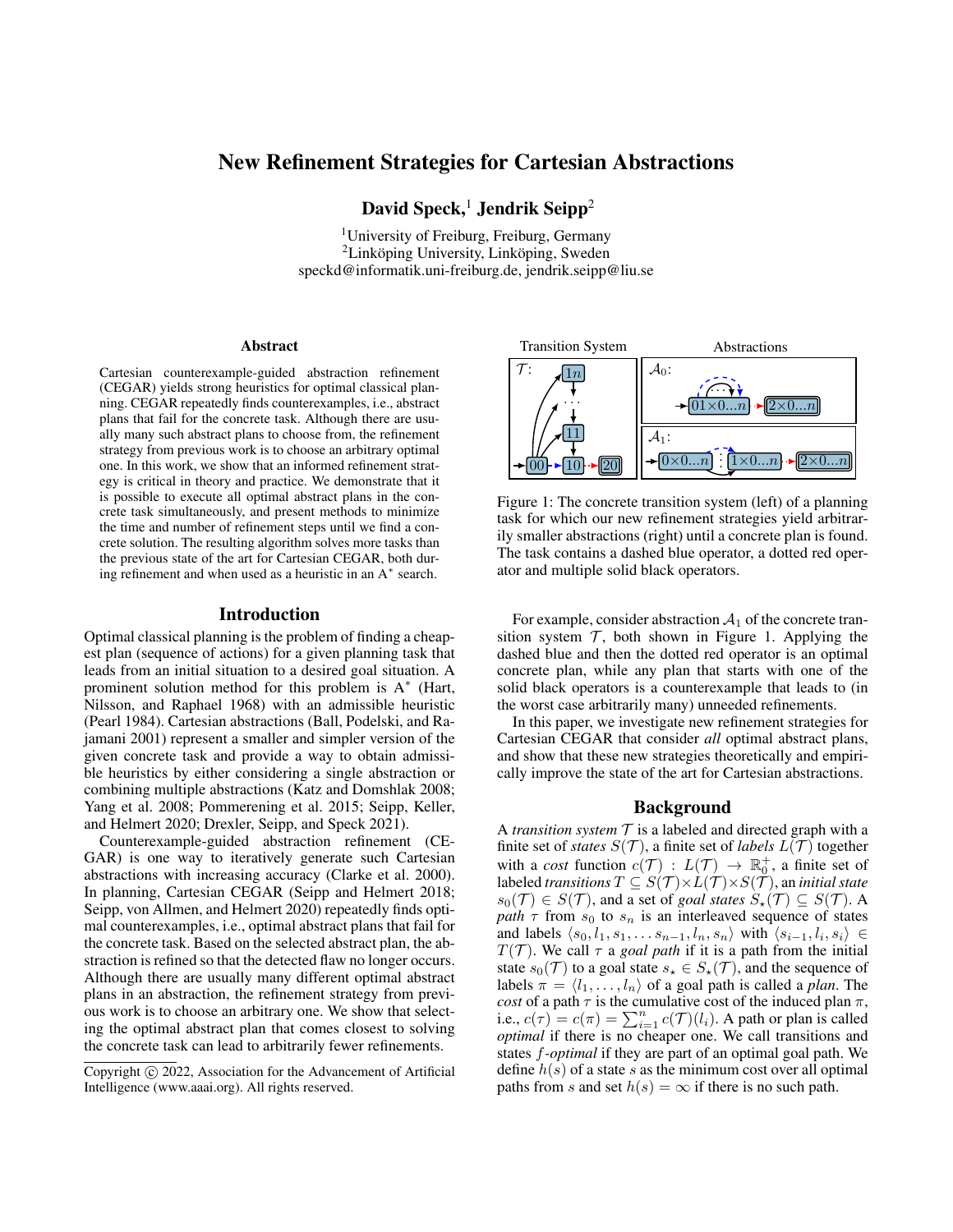A  $SAS^+$  *planning task* (Bäckström and Nebel 1995) is a tuple  $\Pi = \langle V, O, s_0, s_* \rangle$  consisting of a finite set of *variables* V, where each variable  $v \in V$  is associated with a finite *domain*  $dom(v)$ ; a finite set of *operators*  $O$ , where each operator  $o \in \mathcal{O}$  is associated with *costs*  $c(o) \in \mathbb{R}_0^+$ ; an *initial state*  $s_0$ ; and a partial state called *goal condition*  $s_{\star}$ , specifying the set of *goal states*  $S_{\star} \subseteq S(\Pi)$ . A *partial state* s is a mapping of a subset of variables vars $(s) \subset V$  to values in their domains. We call s a *state* if  $vars(s) = V$  and refer to all possible states by  $S(\Pi)$ . An operator  $o \in \mathcal{O}$  consists of the partial states  $pre<sub>o</sub>$  and  $eff<sub>o</sub>$  and is *applicable* in a state s iff pre<sub>o</sub>  $\subseteq$  s. Applying o in s yields the state s[o] with  $s[\![o]\!](v) = \text{eff}_o(v)$  if  $v \in \text{vars}(\text{eff}_o)$  and  $s[\![o]\!](v) = s(v)$  otherwise. A planning task  $\Pi = \langle V, O, s_0, s_* \rangle$  induces a *concrete transition system*  $\mathcal{T}$  with  $S(\mathcal{T}) = S(\Pi), L(\mathcal{T}) = \mathcal{O}$ ,  $s_0(\mathcal{T}) = s_0, T(\mathcal{T}) = \{ \langle s, l, s[\![o]\!] \rangle \mid s \in S(\Pi), o \in$  $\mathcal{O}, \text{pre}_o \subseteq s$ , and  $S_\star(\mathcal{T}) = S_\star(\Pi)$ .

A set of states c is called *Cartesian* if it has the form  $D_1 \times \cdots \times D_{|\mathcal{V}|}$ , where  $D_i \subseteq dom(v_i)$ . By  $dom(v_i, c) =$  $D_i \subseteq dom(v_i)$  we denote the set of values that variable  $v_i$ can have in c. An *abstraction* A of a concrete transition system  $\tau$  ignores some distinctions between states to obtain a smaller and simpler version of  $\mathcal T$ , while preserving all transitions (Helmert, Haslum, and Hoffmann 2007). The *(abstract) states*  $S(A)$  of an abstraction A are the equivalence classes of an equivalence relation on  $S(\mathcal{T})$ . We consider a special kind of abstraction, *Cartesian abstractions* (Seipp and Helmert 2018), where all abstract states are Cartesian sets. We write  $[s] \in S(\mathcal{A})$  for the unique abstract state that subsumes the concrete state  $s \in S(\mathcal{T})$ .

### Counterexample-Guided Abstraction Refinement

*Counterexample-guided abstraction refinement (CEGAR)* is a method for incrementally computing more informative Cartesian abstractions for the concrete transition system  $T$ of a planning task Π (Seipp and Helmert 2013, 2018). As a preprocessing step, we separate all goal states from nongoal states by splitting all facts  $(v, d) \in s_*$  from the (always unique) goal state. Then CEGAR iteratively refines the abstraction A by searching for an optimal abstract plan  $\pi$  in A, checking whether  $\pi$  is also a concrete plan for  $\Pi$ , and repairing the flaw of  $\pi$  in  $\mathcal A$  if necessary.

The induced plan  $\pi$  of an optimal abstract goal path  $\tau = \langle a_0, o_1, a_1, \ldots, a_{n-1}, o_n, a_n \rangle$  is either a concrete solution for T or yields a *flaw*  $\varphi = \langle s, c \rangle$  which is a pair of a concrete state  $s \in S(\mathcal{T})$  and a Cartesian set c, where either (i)  $s = s_0[\![o_1]\!] \dots [\![o_{i-1}]\!]$  is the first concrete state in which an operator  $o_i$  is not applicable and c is the set of concrete states in  $[s] = a_i$  in which  $o_i$  is applicable, or (ii)  $s = s_0 [\![o_1]\!] \dots [\![o_{i-1}]\!]$  is the first state in which  $o_i$  is applicable but  $[s[\![o_1]\!] \neq a_{i+1}$  and c is the set of concrete states plicable but  $[s\llbracket o_i \rrbracket] \neq a_{i+1}$  and c is the set of concrete states in  $[s] = a_i$  from which we can reach  $a_{i+1}$  by applying  $o_i$ .

By Φ(A) we denote the *set of all flaws* of an abstraction A. Given a flaw  $\varphi = \langle s, c \rangle$ , we *repair* it by splitting [s] into two abstract states d and e with  $s \in d$  and  $c \subseteq e$ . To do this, we select a single variable v such that  $s(v) \notin dom(v, c)$  and split  $dom(v, [s])$  into  $dom(v, d)$  and  $dom(v, e)$ . Often several different *splits* are possible by choosing different variables  $v$  to split for and by choosing how to split the corresponding domain  $dom(v, [s])$ .

Example 1. *Consider a family of unit-cost planning tasks*  $\Pi_n$  with two variables  $V = \{v_1, v_2\}$ , where  $dom(v_1)$  ${0, 1, 2}$  *and*  $dom(v_2) = {0, ..., n}$ *. Figure 1 shows the transition system*  $\mathcal T$  *of*  $\Pi_n$ *, where each edge represents a distinct operator, yielding* 2n + 2 *operators in total. To explain CEGAR, we consider the task*  $\Pi_0$ *, where the domain of variable*  $v_1$  *is the singleton set*  $\{0\}$ *. CEGAR starts with the abstraction* A<sup>0</sup> *consisting of a single non-goal state and one goal state (Figure 1). The cheapest plan in*  $A_0$  *is*  $\langle \text{red} \rangle$  *with*  $pre_{red} = \{(v_1, 1), (v_2, 0)\}$  *and*  $eff_{red} = \{(v_1, 2), (v_2, 0)\}$ *leading from state* 10 *to* 20*. Operator* red *is not applicable in the initial state* 00 *of*  $\mathcal{T}$ *, so the domain of*  $v_1$  *needs to be split, resulting in*  $A_1$ *. In*  $A_1$ *, the optimal plan* (blue, red) *is a concrete solution and is therefore returned by CEGAR.*

For a more detailed account of CEGAR for planning, we refer the reader to Seipp and Helmert (2018).

#### New Refinement Strategies

Although there are usually many optimal abstract plans to choose from in a refinement step of CEGAR, the refinement strategy from previous work only considers a single arbitrary one. In this section, we introduce a method to find all flaws by executing all optimal abstract plans in the concrete task simultaneously. This allows us to compare different flaw selection strategies, for which we show that it can be arbitrarily better to select a flaw closer to a goal state than to choose the first encountered flaw. The second advantage of knowing all flaws in the current abstraction is that we can consider all flaws in an abstract state  $a$  when determining how best to split a. We call the combination of a flaw selection strategy and a split selection strategy a *refinement strategy*.

#### Finding All Flaws

Given an abstraction  $A$ , we perform a depth-first search (called *flaw search*) in the concrete transition system  $\mathcal{T}$ , starting at  $s_0$ , but consider only f-optimal transitions of A. In other words, for a state s, we consider not all successors  $\{s[\![o]\!] \mid o \in \mathcal{O}, \text{pre}_{o} \subseteq s\}$ , but only those that have an f-optimal transition  $\langle a, o, b \rangle$  in A such that  $[s] = a$  and  $[s\llbracket o \rrbracket] = b.$ 

To collect all flaws while running the flaw search, we make some further adaptations. When expanding a state s, we retrieve all  $f$ -optimal abstract transitions  $T^*$  starting in abstract state [s]. Then for each  $\langle [s], o, b \rangle \in T^*$ , we check whether  $o$  is applicable in  $s$ . If not, we have found a flaw  $\langle s, c \rangle$  where c is the set of concrete states in [s] in which o is applicable. If o is applicable in s but  $|s||\theta| \neq b$ , we have found a flaw  $\langle s, c \rangle$ , where c is the set of concrete states in [s] from which we can reach  $b$  via  $o$ . The flaw search terminates when we expand a goal state and thus have found a concrete solution, or when the open list is empty and thus all flaws  $\Phi(\mathcal{A})$  have been found.

The following proposition holds because we execute all optimal abstract plans in the concrete task.

<sup>&</sup>lt;sup>1</sup>We support zero-cost operators by assigning sufficiently small positive costs  $\varepsilon$  to the corresponding transitions.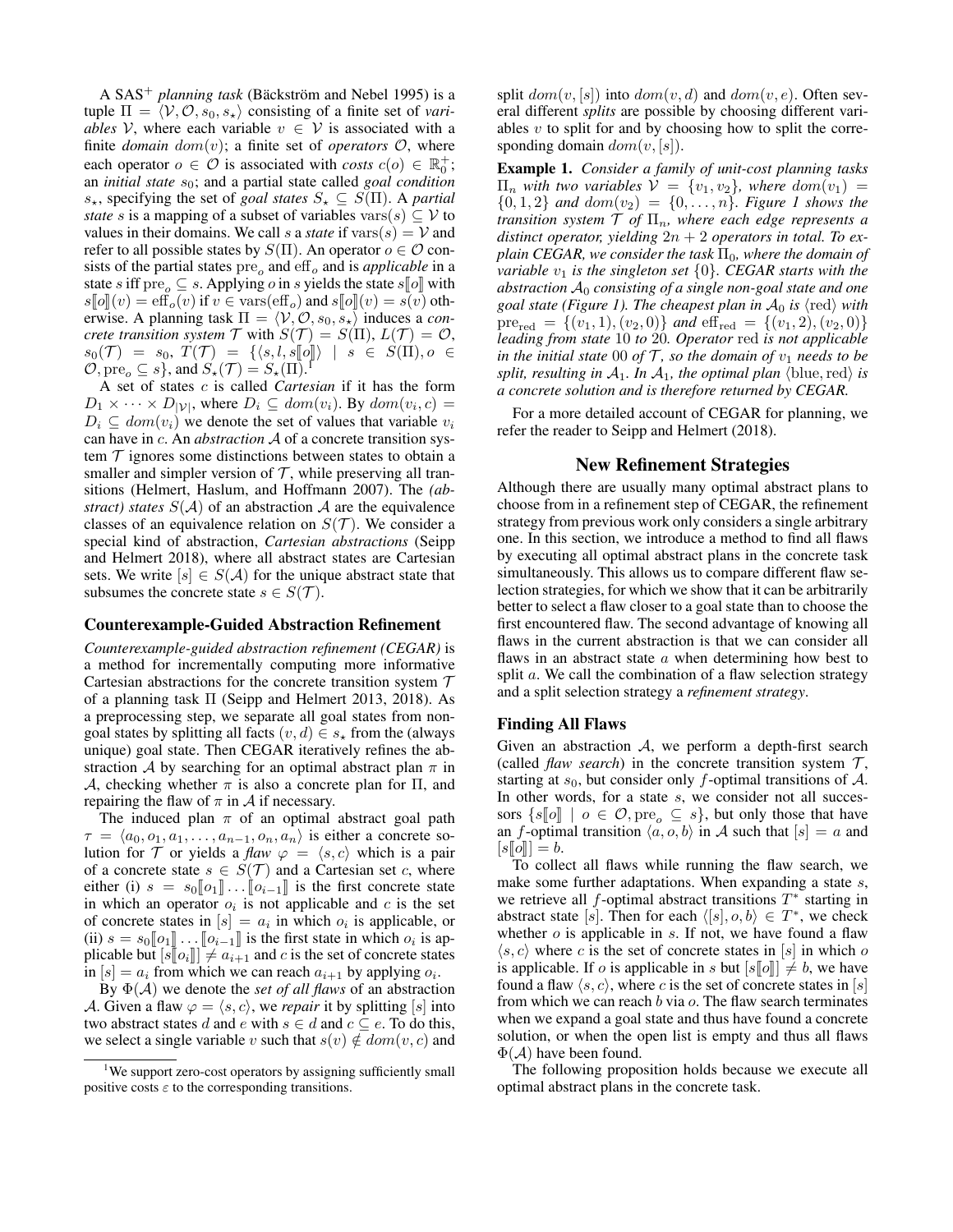Proposition 1. *The flaw search returns either an optimal concrete plan or the set of all flaws for a given abstraction.*

## Flaw Selection Strategies

Given the set of all flaws  $\Phi(\mathcal{A})$  of an abstraction, the question is which flaws to repair. Any refinement is guaranteed to make the abstraction more accurate, but as Example 1 shows, some refinements will lead to finding a concrete solution faster than others. Previous work simply always refined the abstraction based on an arbitrary optimal abstract plan. We show below that it is much preferable to consider an optimal abstract plan that breaks closest to a goal state in the concrete transition system.

To evaluate this idea, we introduce two new flaw selection strategies, MINH and MAXH, which both consider all optimal abstract plans using the flaw search presented above. Both strategies select a flaw  $\varphi = \langle s, c \rangle \in \Phi(\mathcal{A})$  based on the h value of the abstract state  $[s] \in S(\mathcal{A})$  in which  $\varphi$  occurs. MINH returns a concrete solution if one exists, and selects a flaw with the lowest  $h$  value otherwise. MAXH selects a flaw with the highest  $h$  value if a flaw exists, and returns a concrete solution otherwise. Thus, MINH and MAXH prefer plans that break late and early, respectively. We use MAXH as a worst-case strategy that leads to refining the abstraction until all optimal abstract plans are valid concrete solutions. Additionally, we consider the FIRST strategy from previous work, which selects an arbitrary optimal abstract plan  $\pi$ , returns  $\pi$  if it works for the concrete task, or selects the first flaw found for  $\pi$  (Seipp and Helmert 2018).

Batch Refinements. Even if MINH needs fewer refinements than other strategies, we will see below that searching for all flaws  $\Phi(\mathcal{A})$  in each refinement step is too costly if we only split a single state afterwards. To amortize the overhead of the flaw search, we introduce the BATCH flaw selection strategy that selects multiple flaws at once. BATCH runs the flaw search and returns a concrete plan if the flaw search found one. Otherwise, BATCH iteratively repairs the flaw with the lowest  $h$  value. Repairing a flaw changes the abstraction, which may affect the other flaws found. Therefore, after each refinement, we need to check if the  $h$  values of the remaining flaws have changed. If the  $h$  value of a flaw has not changed, this flaw is still part of an optimal abstract plan and we still need to repair it. Otherwise, we discard it. The BATCH strategy continues this process until all flaws in  $\Phi(A)$  have been repaired or discarded. Repairing the flaws in ascending order of their  $h$  value as a batch is possible, because repairing a flaw refines the abstraction and therefore the h values in the abstraction can only increase. Thus, repairing a flaw can never decrease the  $h$  values of the flaws considered later, but it can increase their  $h$  values, in which case they are no longer part of an optimal abstract plan and hence can be discarded. Refining flaws in a batch comes at the cost of possibly repairing flaws with higher  $h$  value than necessary, because we may not yet know about flaws with smaller  $h$  value, or about an abstract plan that works for the concrete task.

The new flaw selection strategies MINH and BATCH, which prefer flaws near the goal, i.e., with a small  $h$  value, can lead to requiring arbitrarily fewer refinement steps.

Theorem 1. *Using the* FIRST *or* MAXH *flaw selection strategies can lead to arbitrarily larger abstractions until a concrete solution is found, compared to using the* MINH *or* BATCH *strategies.*

*Proof.* Consider the family of planning tasks  $\Pi_n$  described in Example 1 and visualized in Figure 1. Regardless of the choice of  $n \in \mathbb{N}_0$ , there is only one optimal abstract plan and hence one flaw in the initial abstraction  $A_0$ . We obtain the abstraction  $A_1$ , which has 3 states and n different optimal abstract plans, but only  $\pi = \langle$ blue, red $\rangle$  is a concrete plan. MINH and BATCH directly return  $\pi$ , since they consider all abstract plans. MAXH and possibly FIRST consider one of the *n* abstract plans  $\pi' = \langle \text{black}, \text{red} \rangle$  which leads to splitting the abstract state  $\{1\} \times \{0, \ldots, n\}$ . This can occur n times in total, separating each value of  $v_2$  until the abstraction matches  $\mathcal T$  with  $n + 3$  states. At this point, CEGAR returns the optimal plan  $\pi$ . returns the optimal plan  $\pi$ .

## Split Selection Strategies

Given a flaw  $\varphi = \langle s, c \rangle$ , there are usually many different ways of how to split the abstract state  $[s]$  into two new abstract states, all of which repair  $\varphi$ . The main choice point is choosing the variable v whose domain  $dom(v, [s])$  is to be split but there are usually also several possibilities of how to partition  $dom(v, [s])$ . Seipp and Helmert (2018) use the MAXREFINED split selection strategy that selects the variable v which maximizes the fraction  $\frac{dom(v,[s])}{dom(v)}$  among all variables for which splits are feasible.

By running the flaw search, we obtain all flaws that occur in an abstract state, instead of only a single one as in previous work. This allows us to define the COVER split selection strategy, which splits an abstract state in a way that maximizes the number of repaired flaws by a single refinement. COVER considers all possible splits for each flaw, counts how many other flaws they repair, and chooses the split that addresses the most flaws at once.

## **Experiments**

We implemented the new refinement strategies (each consisting of a flaw and split selection strategy) for Cartesian CEGAR in the Scorpion planner (Seipp 2018), which builds on Fast Downward (Helmert 2006). We evaluate the refinement strategies and compare them to the previous state of the art (FIRST+MAXREFINED) on all 1827 tasks (65 domains) from the optimal tracks of the International Planning Competitions 1998–2018 using Lab (Seipp et al. 2017). All of our benchmarks, source code and experiment data are available online (Speck and Seipp 2022). We use an overall time limit of 30 minutes and a memory limit of 4 GB, refine a single abstraction and use the resulting  $h^{\text{CEGAR}}$  heuristic in an A<sup>\*</sup> search. We stop the refinement when we find a concrete solution, reach the refinement time limit of 15 minutes, or use more than 3.5 GB for the abstraction or the flaw search. For space reasons, we only present results for an interesting subset of combinations of flaw selection and split selection strategies.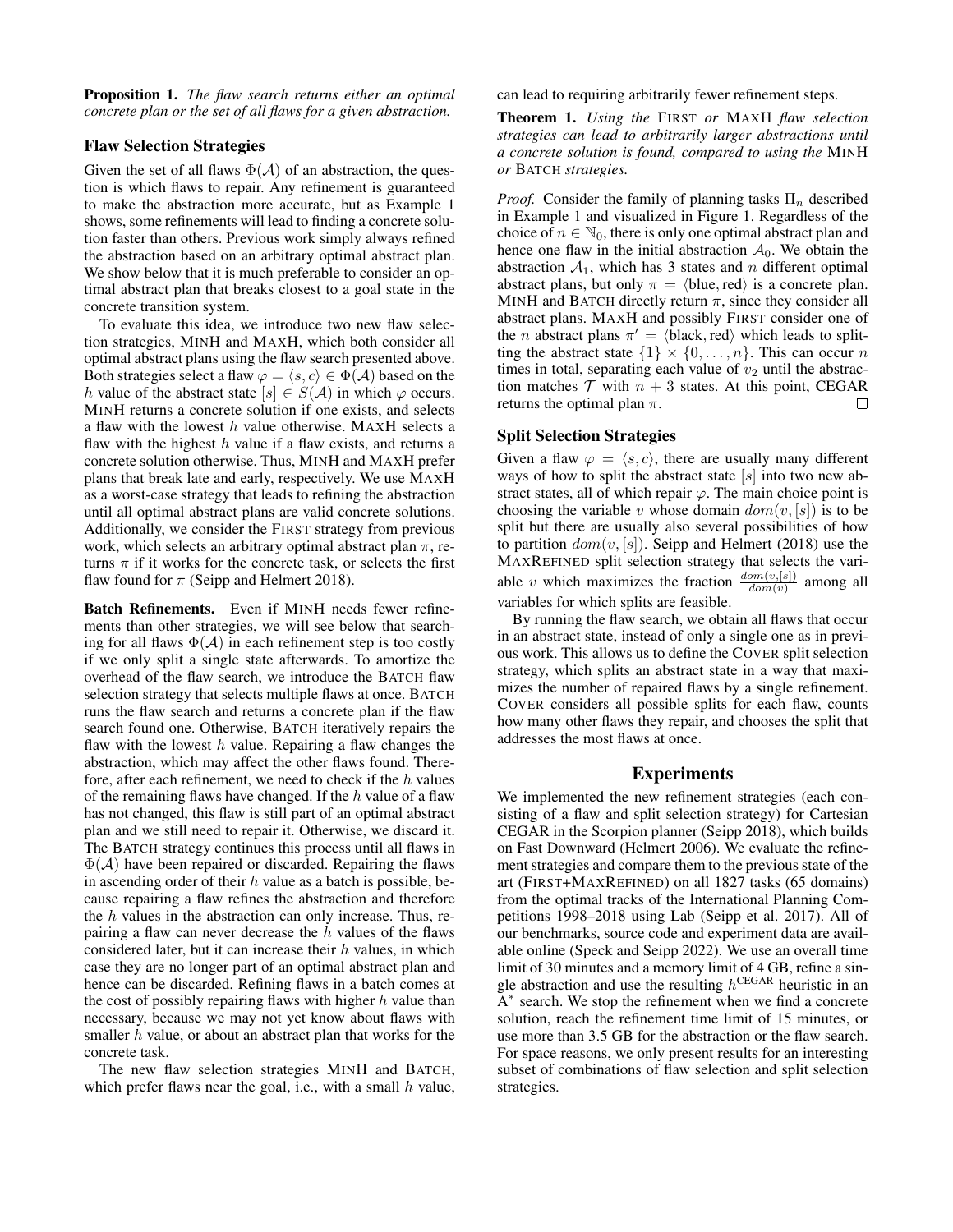

Figure 2: Comparison of BATCH+COVER to other refinement strategies for creating  $h^{\text{CEGAR}}$  and using it in an A $^*$  search. Tasks that are not solved within the resource limits appear on "n.s." axes.

| Strategy           | <b>MAXREFINED</b> |                            |     | <b>COVER</b> |     |
|--------------------|-------------------|----------------------------|-----|--------------|-----|
|                    |                   | FIRST MAXH MINH MINH BATCH |     |              |     |
| Refinement         | 499               | 345                        | 382 | 393          | 534 |
| Refinement + $A^*$ | 802               | 780                        | 792 | 797          | 812 |

Table 1: Number of solved tasks by different refinement strategies. The first row shows how many tasks are solved during refinement.

Table 1 shows the number of solved tasks by different refinement strategies. Especially interesting is the first row, which shows how many tasks are solved during refinement. It reveals that it is too expensive to collect all flaws in each refinement step and repair only a single one of them, as the three strategies in the middle do. Instead, it is preferable to consider an arbitrary optimal path and repair only its first flaw (FIRST+MAXREFINED), as done in previous work. However, we solve the most tasks during refinement, if we compute all flaws, use batch refinement and try to cover several flaws of each abstract state simultaneously (BATCH+COVER). This strategy solves many more tasks than the previous best strategy, both during refinement (534 vs. 499 tasks) and even overall (812 vs. 802 tasks).

Figure 2 compares our strongest refinement strategy, BATCH+COVER, with the other four strategies from Table 1 in more detail. For the tasks solved during the refinement, Figures 2a and 2b present the time to create  $h^{\text{CEGAR}}$ and the resulting abstraction size. The plots reveal that BATCH+COVER requires fewer refinements, often by more than one order of magnitude (Figure 2b), and solves tasks faster (Figure 2a) than the previous state of the art and the other strategies. Figures 2c and 2d show the heuristic accuracy of the  $h^{\text{CEGAR}}$  heuristics obtained with the different refinement strategies. Since BATCH+COVER makes better refinements than the other strategies, the resulting heuristic is almost always more accurate and is perfect for many more tasks than the heuristics computed by the other strategies ( $x = 0$  in Figure 2c). Similarly, for the vast majority of tasks, BATCH+COVER is able to prove higher lower bounds on solution cost than the other strategies (Figure 2d).

## Related Work

In the context of CEGAR for pattern selection, Rovner, Sievers, and Helmert (2019) study so-called *wildcard plans*, i.e., abstract plans that share the same sequence of abstract states but may use different operators between states. Wildcard plans usually consider more than one abstract plan, but they are less general than our approach of considering all optimal plans. Thus, only considering a single wildcard plan can still lead to making many unnecessary refinements when a different wildcard plan already contains a concrete plan.

Top- $k$  and top-quality planning is concerned with finding a set of best plans (Speck, Mattmüller, and Nebel 2020; Katz, Sohrabi, and Udrea 2020). While in these scenarios all plans are generated explicitly, in our case we are only interested in which concrete states are reachable by optimal abstract plans. Thus, we do not generate the actual plans, which would require much more effort, since all the possibilities of how a state can be reached have to be stored.

Apart from MAXREFINED there are other split selection strategies for a single flaw (Seipp and Helmert 2018). Among those strategies MAXREFINED is the preferable option. However, our analyses show that for finding concrete solutions quickly, selecting which state to split is more important than choosing how to split it.

## **Conclusions**

We introduced new refinement strategies for Cartesian CE-GAR, that differ in how they select flaws and how they compute splits that repair the flaws. Our algorithm for executing all optimal abstract plans in the concrete task simultaneously is able to obtain all flaws of an abstraction. Our theoretical and empirical analyses show that it is beneficial to 1) prefer refining the abstraction near the goal, 2) refine an abstract state such that the number of repaired flaws is maximized, and 3) refine several abstract states at once. The resulting algorithm outperforms the previous state of the art in terms of the number of instances solved, both during the refinement and when using the resulting heuristic in an  $A^*$  search. In the future, we plan to evaluate the impact of our new refinement strategies when computing multiple Cartesian abstractions.